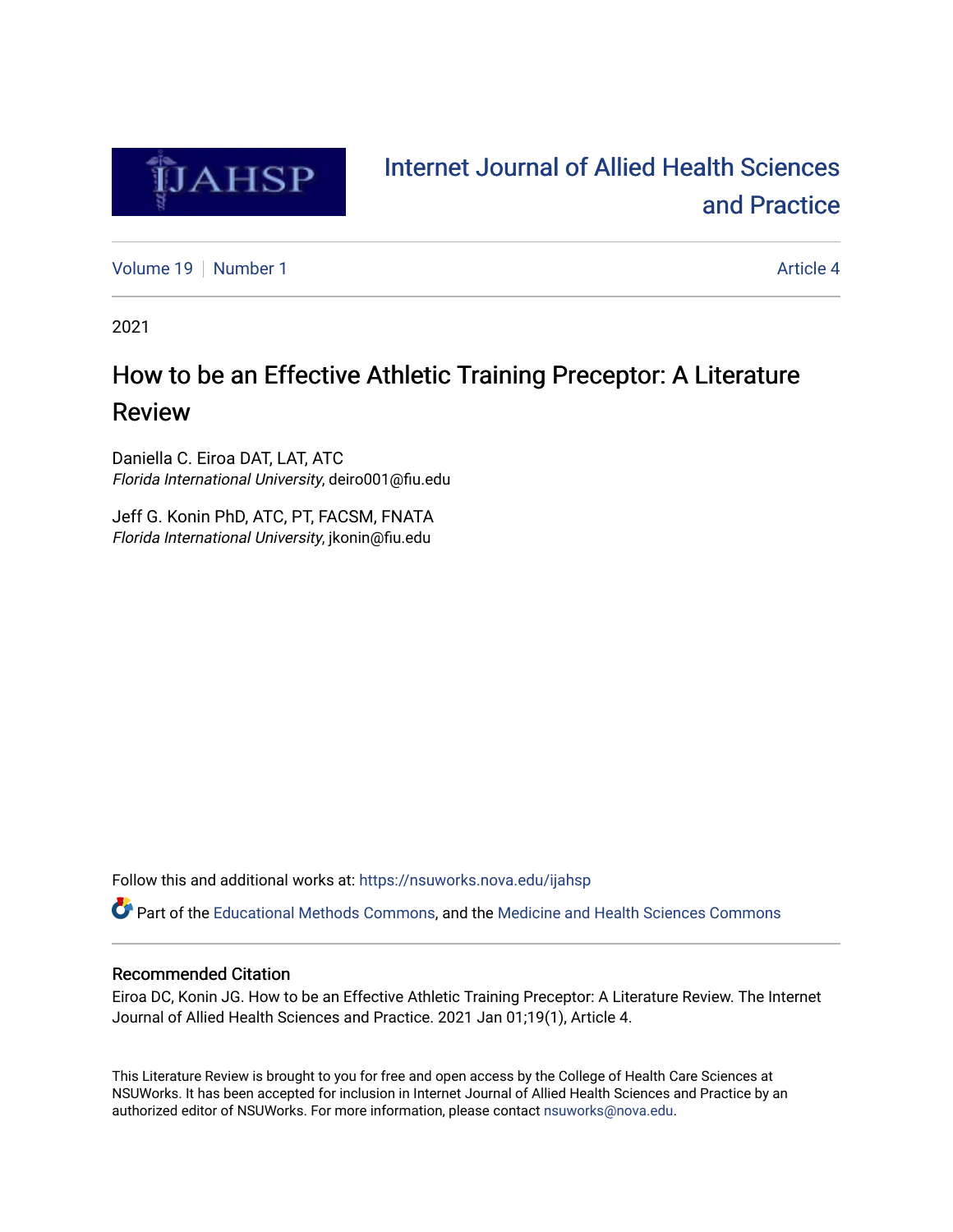# How to be an Effective Athletic Training Preceptor: A Literature Review

# **Abstract**

Background: The purpose of this literature review is to identify successful characteristics that have been found to be associated with effective precepting for the athletic training profession. Athletic training programs use preceptors as their main source of hands-on experience for athletic training students. Thus, a clinical preceptor who possesses these characteristics are better positioned to impact the success of a student's clinical experience and overall growth. Purpose: To identify successful characteristics for athletic training preceptors. Methods: The findings of the literature review were achieved by the selection of articles that specifically pertained to athletic training and to other health care professions alike that investigated the most effective characteristics associated with clinical precepting. Conclusion/ Recommendations: Athletic trainers currently serving as a preceptor should have a set standard on how to educate a student under their professional guidance. Not only is this a common theme discussed in many articles specific to the athletic training profession, but the strategies and characteristics of precepting are equally as important to other health care professions as well.

# Author Bio(s)

Daniella Eiroa DAT, LAT, ATC was a student of the Doctor of Athletic Training Program at Florida International University.

Jeff G. Konin, PhD, ATC, PT, FACSM, FNATA is a Clinical Professor and the Director of the Doctor of Athletic Training Program at Florida International University.

# Acknowledgements

Writing this literature review has been one of the most significant academic challenges that I have ever had to face. Without the support, patience and guidance I received from my mentor Dr. Wendy Hebert and classmate Shaniece Jackson, this research would not have been possible. Once again thank you for your efforts and continued support. I could not have done it without you.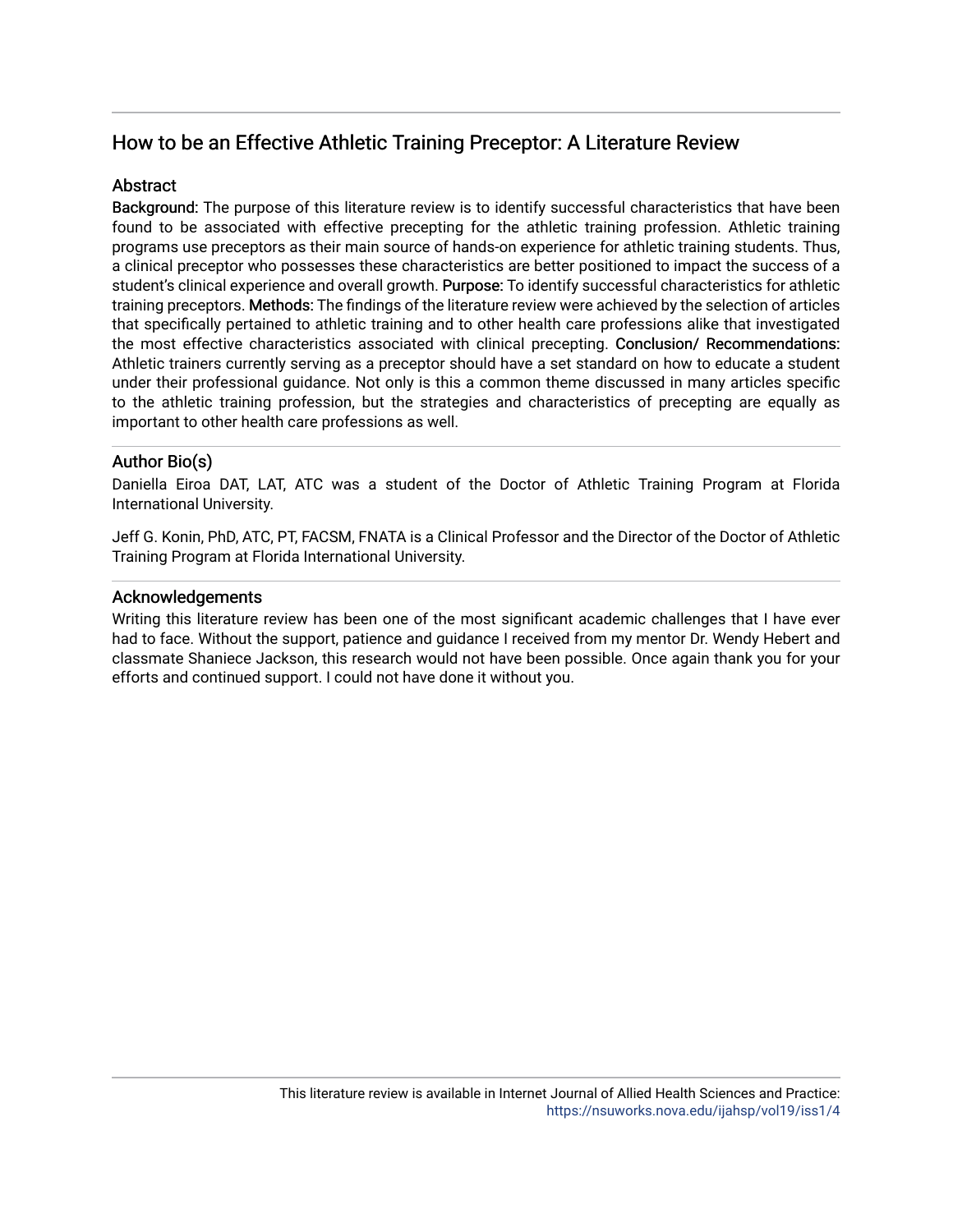

# The Internet Journal of Allied Health Sciences and Practice *Dedicated to allied health professional practice and education* **Vol. 19 No. 1 ISSN 1540-580X**

# **How to be an Effective Athletic Training Preceptor: A Literature Review**

Daniella C. Eiroa Jeff G. Konin

Florida International University

United States

#### **ABSTRACT**

**Background:** The purpose of this literature review is to identify successful characteristics that have been found to be associated with effective precepting for the athletic training profession. Athletic training programs use preceptors as their main source of hands-on experience for athletic training students. Thus, a clinical preceptor who possesses these characteristics are better positioned to impact the success of a student's clinical experience and overall growth. **Purpose:** To identify successful characteristics for athletic training preceptors. **Methods:** The findings of the literature review were achieved by the selection of articles that specifically pertained to athletic training and to other health care professions alike that investigated the most effective characteristics associated with clinical precepting. **Conclusion/ Recommendations:** Athletic trainers currently serving as a preceptor should have a set standard on how to educate a student under their professional guidance. Not only is this a common theme discussed in many articles specific to the athletic training profession, but the strategies and characteristics of precepting are equally as important to other health care professions as well.

**Keywords:** preceptor, effective precepting, athletic training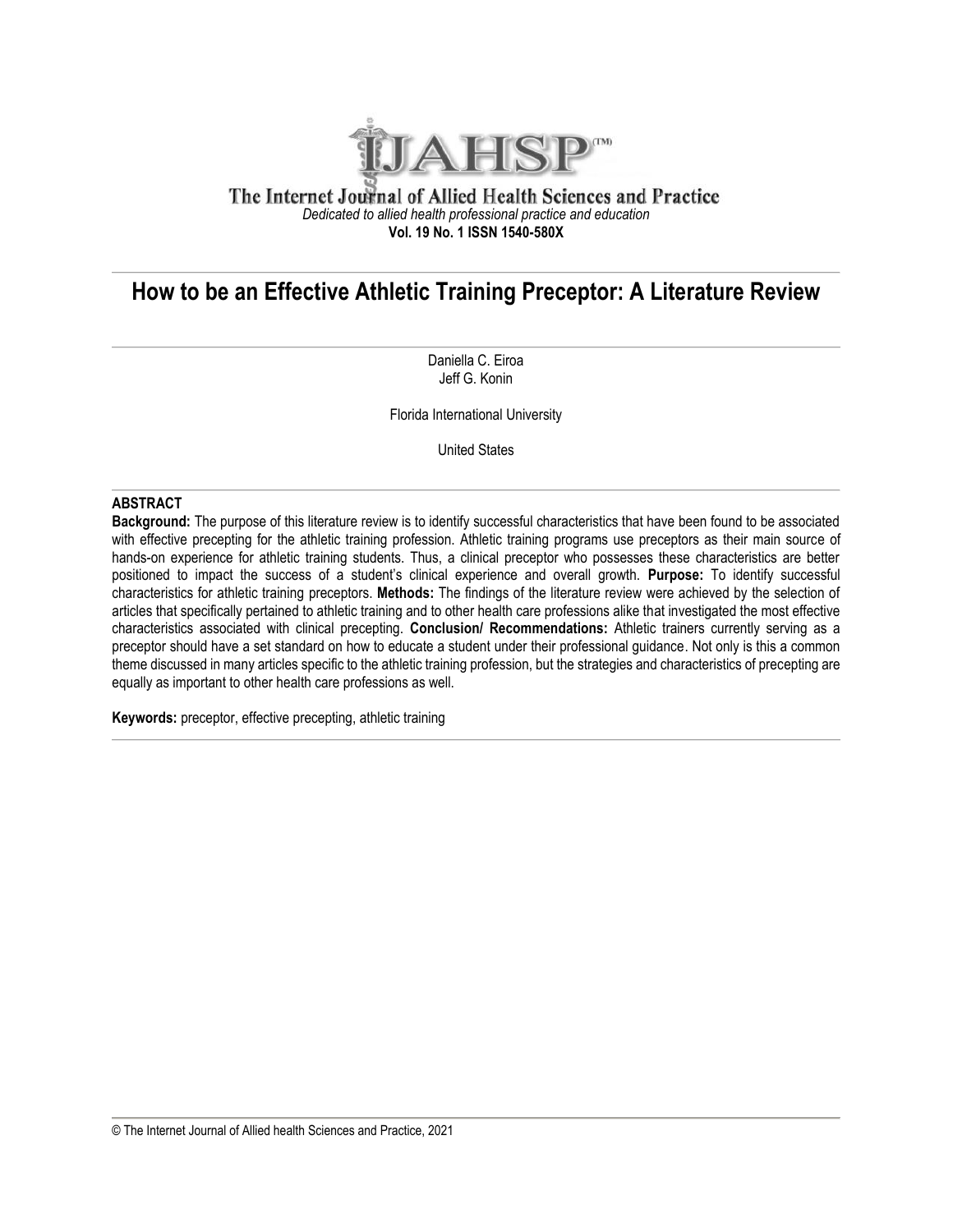## **INTRODUCTION**

Clinical preceptors are identified to be a crucial component of the learning process across the medical profession.<sup>1</sup> Preceptors play a primary role in the learning process of not only athletic training students but in other allied health care professions as well. A preceptor is expected to set the best example possible to enhance and provide the current knowledge possible for a successful transition from being a student to a practitioner.1 It is during these clinical environment experiences where students start to develop their style, and often times, model their practice following what they have learned from a preceptor.<sup>2</sup> Previously, the process of selecting a preceptor for an athletic training student was based on the level of experience one had in the profession, with the average being 2 years of experience and a bachelor's degree minimum.<sup>3</sup> A recurring theme in the current literature is evident in educational preceptor programs of varying disciplines. For example, The American Society of Health System Commission on Credentialing (ASHSCC) and the Commission on Accreditation of Athletic Training Education (CAATE) have both recommended implementing a preceptor development strategy. With the recent advancement and growth of the athletic training profession, the criteria for selecting a preceptor has appropriately changed. Since September 2016, preceptors are now mandated to complete an annual course on how to be an "effective preceptor."<sup>4</sup> The specifics of the formal preceptor training are individualized by each accredited program and are usually designed to complement the culture and philosophy of the program. The material included can vary from "how to evaluate a student's skills" to "providing a student with critical feedback." As Altmann notes, the nursing and athletic training professions have similar selection criteria for preceptors whereby the main factors considered for precepting are years of experience, level of education, attitude, communication skills, and the ability to influence the critical thinking of a student.<sup>3</sup>

Meyer's work in 2002 revealed that 57% of respondents surveyed reported that they wanted to learn more about becoming a preceptor.<sup>5</sup> There are seven qualities highlighted in the current literature that outlines the qualities of an effective preceptor: legal and ethical behavior, communication skills, interpersonal relationships, instructional skills, supervisory and administrative skills, evaluation of performance, and clinical skills and knowledge. It is suggested that the ideal preceptor possesses all of these qualities and potentially more. The reason why these factors are highly sought is because the more well-rounded the preceptor is, the greater the likelihood that the academic program will possess better learning outcomes for the students.<sup>3</sup>

# **REVIEW OF THE LITERATURE**

#### **Legal and Ethical Behavior:**

Health care practitioners should always act within the boundaries of sound legal and ethical behavior.<sup>6</sup> Athletic trainers should follow the ethical and legal behavior guidelines recommended by the NATA code of conduct and the appropriate state's governing laws.6,7 Though the rules of legal and ethical behavior are generally well known, it is possible for codes of conduct and legal guidelines to change when necessary. As students, all future health care professionals are taught about liability and ethics. However, after graduation, reviewing current guidelines is probably not high on any health care professionals' list of things to do. In many cases, athletic trainers are taught these rules and regulations when they are in school, meaning they are concepts not fresh in their minds. One recommended strategy to help both the preceptor and the athletic training student practice legal and ethical behavior is to include this topic in their initial meeting, which usually includes rules and regulations to follow in the athletic training clinic. This can help practicing clinicians stay up to date with the current laws and NATA code of conduct and the student can foster the habit of reviewing the regulations from time to time. Another recommendation of implementation could be role playing. The preceptor can come up with real life situations to role play with their athletic training student. This can help stimulate conversation and help with critical thinking skills. For example, the preceptor may go over the law with the student and create a scenario that may be considered negligent. The scenario may be that an athlete has suffered a concussion during a game, but the coach is threatening the athletic trainer to put the player back in the game since they are the best player on the team, and they need to win this game. What should the athletic trainer do to not commit an act of negligence? Then the second scenario to be explored would be if the athlete trainer did allow the concussed athlete back into the game to please the coach. This scenario will help stimulate both sides of the conversation and will help the student critically think about what is right and wrong.

#### **Communication Skills:**

Athletic trainers must communicate with countless individuals every day. When the role is that of a mentor or educator, it may be difficult because the level of communication is different for each occasion. There are many ways a preceptor must communicate with their students. It may be in the form of writing an email, completing an evaluation, or via verbal or body language mannerisms.<sup>8</sup> The preceptor should always create a non-judgmental and safe environment that encourages open communication.<sup>2,5,6</sup> The student should be able to feel comfortable approaching the preceptor with any issue at hand without feeling afraid or uncomfortable.<sup>9</sup> It is highly recommended to demonstrate good listening skills when communicating with students as it tends to foster more positive outcomes.6 If the preceptor feels that they need to improve their communication skills, reaching out to the student and asking for their feedback about on it can potentially help improve the situation.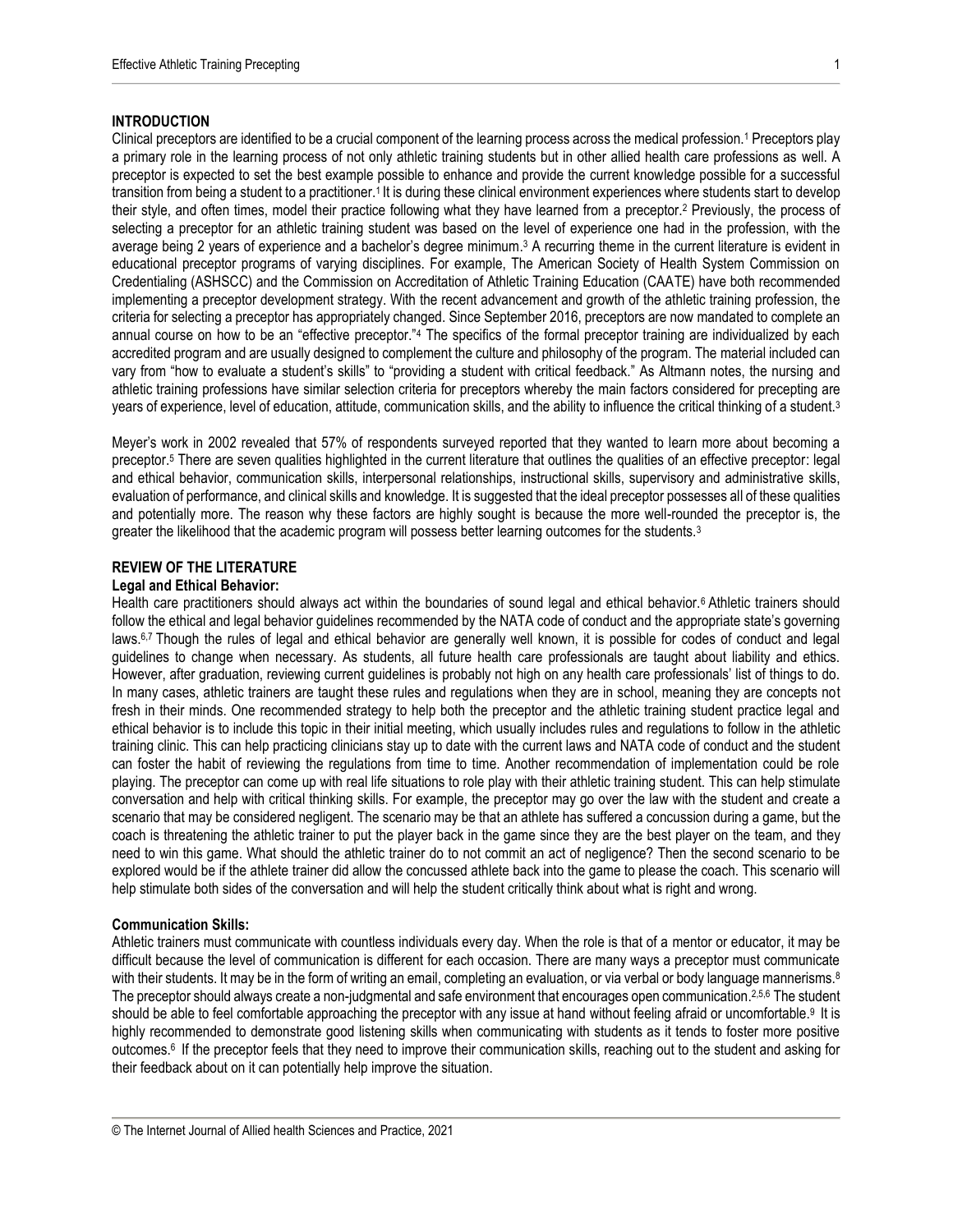#### **Interpersonal Relationships:**

Athletic trainers are empirically known for the passion and interest that they have in their jobs and it should translate to teaching. When engaging with students, the interactions and intentions of the preceptor should be genuine.<sup>2</sup> The preceptor should show desire to want to help improve the quality of learning the student is receiving each day. One way that students learn is through interactions. In the nursing profession, Singer demonstrated that a preceptor should be a nurturer to help the student feel comfortable, establish relationships, and aid in the learning process.<sup>1</sup>

A recommended method to possibly develop an interpersonal relationship is by sharing stories. This will help simulate conversation, helping the students understand that they are not the only ones who have made mistakes while still learning. When sharing a story, it helps the athletic training student connect to the preceptor better by finding a common ground. <sup>10</sup>For example, the preceptor may share a story of embracing a mistake they committed while learning in their clinical rotations. This may help create a safe and judgement free zone that will help the student feel comfortable.

#### **Instructional and Supervisory Skills:**

Instructional and supervisory skills are some of the most crucial components for an athletic trainer to possess. There needs to be a strong grasp of the learning style of the students in their clinical rotation.<sup>2,5,7</sup> Once the preceptor has mastered each students' learning style, then they should challenge the students' thought process. Athletic training students should be allowed to have their freedom while still being watched to help develop their clinical skills on a live patient. Dr. William Osler said "by what may be called the natural method of teaching, the student begins with the patient, continues with the patient, and ends their studies with the patient, using books and lectures as a tool, as a means to an end."12(para6) This hallmark and profound statement published nearly a century ago has equally as much merit in today's clinical education environment.

The preceptor should foster a judgement free environment and should provide positive and constructive feedback whenever appropriate.<sup>1,5,7</sup> As a recommendation to improve the implementation of instructional skills, the preceptor should allow the student to have opportunities in the clinic to exercise their skill set under the guidance of the certified athletic trainer. Another recommendation is to create simulated scenarios. The athletic trainer can cover anything from a medical emergency to a conversation with a coach with a simulation. This will help the student have a near real life experience and help develop skills that may not be necessarily taught in the classroom.

In addition to the preceptor having the ability to show their knowledge, it is important for the preceptor to be interested in not only advancing their clinical knowledge but to want to advance their teaching skills. There are many techniques the preceptor can add to their daily teaching methods that will simulate the ability to critically think and develop the clinical skills of the student.<sup>12</sup> One suggested technique for the preceptor to use is called the "One-minute preceptor method." This entails the preceptor creating a safe and judgement free conversation with the students about a topic that will make the students have to critically think and come up with a well-rounded answer.<sup>12</sup>

#### **Administrative Skills:**

The duties of athletic training are not limited to just clinical care and coverage. It is an extensive line of work including administrative tasks, leaving the athletic trainer strained.<sup>12</sup> Athletic trainers are known for their ability to multitask multiple aspects of their jobs, leading to being proficient in delegation and having an extremely good grasp of time management. Preceptors should allow the student to perform some of those other tasks under their direct supervision, such as booking a medical appointment for a student athlete or helping create a new organizational spreadsheet.<sup>12</sup> Administrative skills may be difficult for students as a result of the challenges academic programs face to simulate scenarios given the often-changing requirements from one institution to another.

An example a preceptor can use to simulate this learning process is for the athletic training student to be allowed to help create an agenda for a staff meeting and come up with talking points. The preceptor may throw the student a curve ball and give them a "problem" to solve. It could be a scenario where there is an issue with the budget, for example. They can brainstorm to figure out how money can be allocated differently to help fund the supplies needed.

## **Evaluation of Performance:**

Unfortunately, preceptors tend to not get immediate feedback about their performance throughout the semester. On most occasions, feedback is not received until the student has completed the clinical rotation. Altmann has reported that there is little attention dedicated to the evaluation of the preceptor.<sup>3</sup> How can a preceptor improve without feedback? The preceptor evaluation is a critical component to the growth of the preceptor because it is the evaluation of their experience and effectiveness and can reveal the strengths and weaknesses of the preceptor. Furthermore, if based on a one-time experience with a student, feedback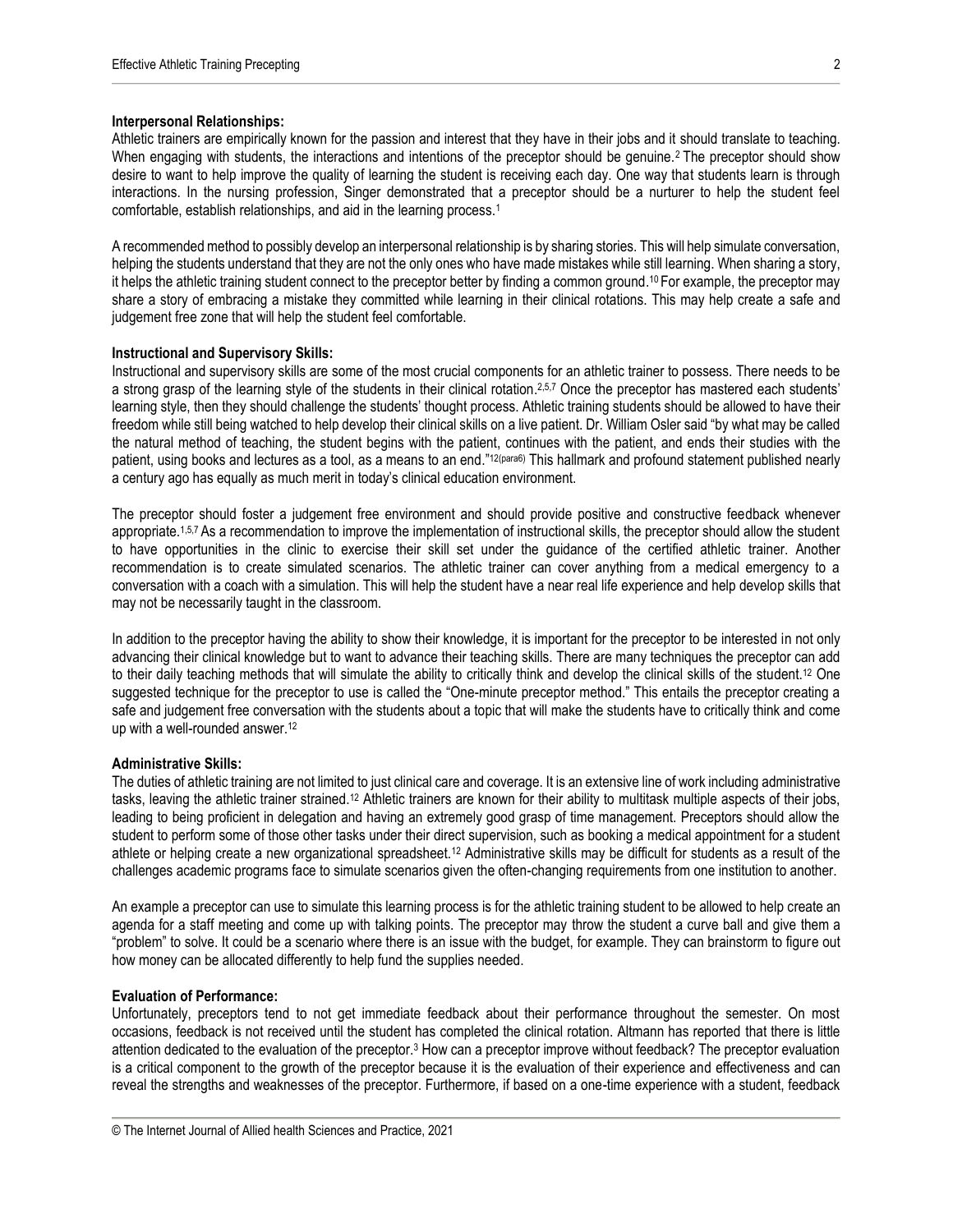will not be anonymous and could merely be situation specific. On the other hand, if feedback is provided after multiple supervisory experiences with many students, while better serving to protect the student's anonymity, the actual feedback may not be timely and as valuable. While it is fair to provide specific examples of feedback, doing so may also make for an uncomfortable situation between the preceptor and the student.

Most students are uncomfortable or fearful to give honest feedback to a person who controls much of their education as it relates to their grade and a potential future professional reference.<sup>5,6</sup> Regardless, preceptors still need the feedback to reflect and understand their areas of strengths and weakness. In these instances, faculty and students play an important role in the professional development of a preceptor. One way the student might feel comfortable in providing crucial feedback may be if the student has a good relationship with the preceptor. A suggested way for the preceptor to gain instant feedback is for the preceptor to create an assessment tool for themselves and provide it to their students throughout the semester. That way both the student and the preceptor are both being evaluated and there can be an open line of communication.

On the other hand, the preceptor is expected to also give a student an overall evaluation at the culmination of the clinical rotation. In 2017, Hankemeier et al conducted a study which showed that 57% of respondents agreed that the ability of a preceptor to provide constructive feedback to the student was considered one of the most important components of the clinical educational experience.<sup>11</sup> Some preceptors feel that they can educate the student but cannot provide a proper evaluation of the performance of the student.<sup>11</sup> The evaluation of a student is an important component of the educational process for the student's development. Unless the program has a set standard for the feedback given by the preceptor, there really is no proper guideline. A recommendation made by the Hankemeier study is for the preceptor to simulate a scenario where the student may have to activate the emergency action plan.<sup>11</sup> This will give the preceptor a set rubric with which to evaluate the student. At the end of the activity, the preceptor can discuss the missed areas and the areas of a good performance.

## **Clinical Skills and Knowledge:**

The preceptor shows their knowledge through the application of treatments in practice. It is crucial that the preceptor uses evidencebased practice (EBP) approaches.<sup>8</sup> The preceptor should always be able to provide a sound explanation as to why the treatment being applied is the best treatment available and then proceed to properly conduct the treatment.<sup>2</sup> One way for a student to develop the good habit of using EBP is for the preceptor to challenge the student to conduct their own research on the web to find appropriate, peer-reviewed studies for their clinical decisions and openly discuss them in the clinic.

## **CONCLUSIONS:**

This review of the literature suggests common findings for athletic training preceptors as it relates to educating students in the clinical setting. The common themes identified appear to pertain to all allied health preceptors and are especially applicable to the athletic training profession. The most distinguishing characteristics for an athletic training preceptor to have are the following: legal and ethical behavior, communication skills, interpersonal relationships, instructional skills, supervisory and administrative skills, evaluation of performance, and clinical skills and knowledge. As the profession of athletic training continues to evolve, future research may identify additional characteristics of effective clinical teaching.

#### **References:**

- 1. Singer C. A preceptor training program model for the hemodialysis setting. *Nephrol Nurs J*. 2006;33(6):623–630.
- 2. Weidner T, Henning J. Being an effective athletic training clinical instructor. *Athl Ther Today*. 2002;7(5):6–11.
- 3. Altmann TK. Preceptor selection, orientation, and evaluation in baccalaureate nursing education. Int *J Nurs Educ Scholarsh*. 2006;3:Article 1. doi: 10.2202/1548-923X.1014. Epub 2006 Jan 12. PMID: 16646936.
- 4. CAATE. Net B. Standards. Accessed January 25, 2020[. https://caate.net/pp-standards/.](about:blank)
- 5. Platt Meyer LS. Leadership characteristics as significant predictors of clinical-teaching effectiveness. *Athl Ther Today*. 2002;7(4):34–39.
- 6. Weidner TG, Henning JM. Importance and applicability of approved clinical instructor standards and criteria to certified athletic trainers in different clinical education settings. *J Athl Train*. 2005;40(4):326–332.
- 7. Levy LS, Sexton P, Willeford KS, et al. Clinical instructor characteristics, behaviors and skills in allied health care settings: a literature review. *Athl Train Educ J*. 2009;4(1):8–13.
- 8. Weidner TG, Henning JM. Historical perspective of athletic training clinical education. *J Athl Train*. 2002;37(suppl 4):S-222.
- 9. Nottingham S, Barrett JL, Mazerolle SM, Eason CM. Examining the role mentorship plays in the development of athletic training preceptors. *Athl Train Educ J*. 2016;11(3):127–137.

<sup>©</sup> The Internet Journal of Allied health Sciences and Practice, 2021